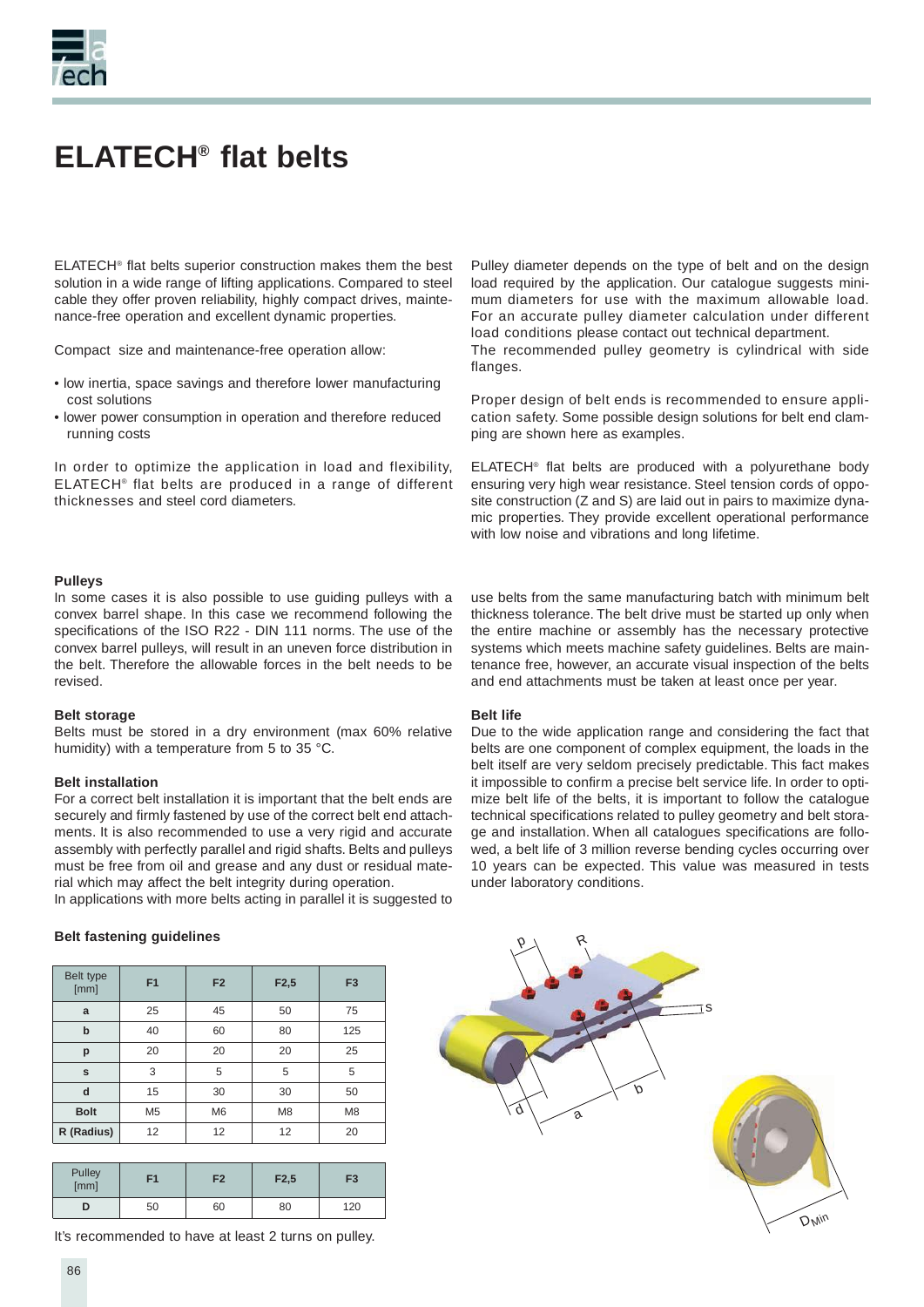

#### **Belt characteristics**

- Polyurethane flat belt with steel tension cords
- It is mainly used in lifting applications where there is no need for synchronization
- Allows the use of small diameter pulleys and compact drive design
- Black colour as standard
- Maintenance free
- Reduced thickness tolerance available on request



## **Technical Data**

| <b>Belt width</b><br>$\mathbf b$<br>[mm] | Allowable<br>tensile load<br><b>Type M</b><br>$F$ Tzul<br>[N] | Allowable<br>tensile load<br><b>Type V</b><br>$F$ Tzul<br>[N] | Breaking load<br><b>Type M</b><br>$F_{\text{Br}}$<br>[N] | Specific<br>spring rate<br>$C_{\text{spec}}$<br>[N] | Weight<br>[kg/m] |
|------------------------------------------|---------------------------------------------------------------|---------------------------------------------------------------|----------------------------------------------------------|-----------------------------------------------------|------------------|
| 10                                       | 320                                                           | 160                                                           | 1250                                                     | 80000                                               | 0,02             |
| 20                                       | 700                                                           | 350                                                           | 2750                                                     | 175000                                              | 0.04             |
| 30                                       | 1090                                                          | 545                                                           | 4250                                                     | 272500                                              | 0,05             |
| 40                                       | 1470                                                          | 735                                                           | 5750                                                     | 367500                                              | 0.08             |
| 50                                       | 1860                                                          | 930                                                           | 7250                                                     | 465000                                              | 0.09             |
| 100                                      | 3780                                                          | 1890                                                          | 14750                                                    | 945000                                              | 0,21             |

**F1**

- разводени наздводени на зв

Other widths are available on request.

| Minimum pulley<br>diameter | Drive without<br>reverse bending<br>[mm] | Drive with<br>reverse bending<br>[mm] |
|----------------------------|------------------------------------------|---------------------------------------|
|                            | 16                                       | 30                                    |

#### **Specialties**

| <b>Belt width</b> | <b>ARAMID CORD</b>    |                  |  |
|-------------------|-----------------------|------------------|--|
| [mm]              | $FTzul$ [N]<br>M type | $F_{\rm Br}$ [N] |  |
| 10                | 700                   | 2800             |  |
| 20                | 1540                  | 6160             |  |
| 30                | 2380                  | 9520             |  |
| 40                | 3220                  | 12880            |  |
| 50                | 4060                  | 16240            |  |
| 100               | 8260                  | 33040            |  |

**Load / Elongation [ % ]**

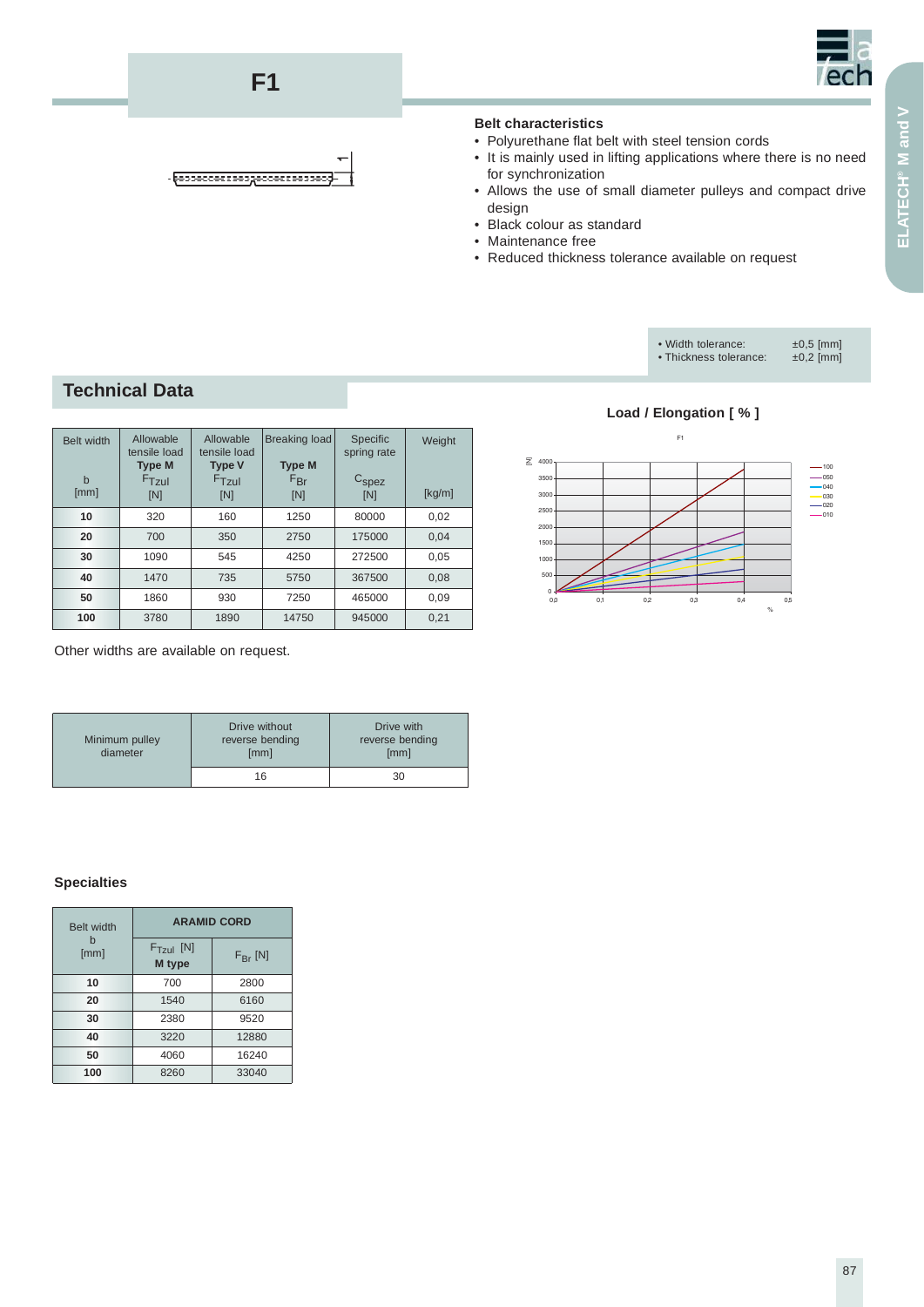

## **F2**

#### $\sim$  $-$  <del>QTI INSURRESPONDED IN THE UNITED STATES</del>

### **Belt characteristics**

- Polyurethane flat belt with steel tension cords
- It is mainly used in lifting application where there is no need for synchronization
- Allows the use of small diameter pulleys
- Black colour as standard
- Maintenance free
- Reduced thickness tolerance available on request



### **Technical Data**

| Belt width<br>$\mathbf b$<br>[mm] | Allowable<br>tensile load<br><b>Type M</b><br>$F$ Tzul<br>[N] | Allowable<br>tensile load<br><b>Type V</b><br>$F$ Tzul<br>[N] | <b>Breaking load</b><br><b>Type M</b><br>$F_{\text{Br}}$<br>[N] | Specific<br>spring rate<br>$C_{\text{spec}}$<br>[N] | Weight<br>[kg/m] |
|-----------------------------------|---------------------------------------------------------------|---------------------------------------------------------------|-----------------------------------------------------------------|-----------------------------------------------------|------------------|
| 10                                | 1470                                                          | 735                                                           | 5700                                                            | 367500                                              | 0,03             |
| 15                                | 2210                                                          | 1105                                                          | 8550                                                            | 552500                                              | 0,05             |
| 25                                | 4170                                                          | 2085                                                          | 16150                                                           | 1042500                                             | 0,08             |
| 30                                | 4660                                                          | 2330                                                          | 18050                                                           | 1165000                                             | 0,10             |
| 50                                | 8580                                                          | 4290                                                          | 33250                                                           | 2145000                                             | 0,17             |
| 75                                | 12990                                                         | 6495                                                          | 50350                                                           | 3247500                                             | 0,25             |
| 100                               | 17400                                                         | 8700                                                          | 67450                                                           | 4350000                                             | 0.34             |

Other widths are available on request.

| Minimum pulley<br>diameter | Drive without<br>reverse bending<br>[mm] | Drive with<br>reverse bending<br>[mm] |
|----------------------------|------------------------------------------|---------------------------------------|
|                            | 50                                       | 100                                   |

#### **Specialties**

| Belt width |                       | <b>ARAMID CORD</b>  |                       | <b>STAINLESS STEEL</b> |  |
|------------|-----------------------|---------------------|-----------------------|------------------------|--|
| b<br>[mm]  | $FTzul$ [N]<br>M type | $F_{\text{Br}}$ [N] | $FTzul$ [N]<br>M type | $F_{\text{Br}}$ [N]    |  |
| 10         | 1320                  | 6000                | 1080                  | 4500                   |  |
| 15         | 1980                  | 9000                | 1620                  | 6750                   |  |
| 25         | 3740                  | 17000               | 3060                  | 12750                  |  |
| 30         | 4180                  | 19000               | 3420                  | 14250                  |  |
| 50         | 7700                  | 35000               | 6300                  | 26250                  |  |
| 75         | 11660                 | 53000               | 9540                  | 39750                  |  |
| 100        | 15620                 | 71000               | 12780                 | 53250                  |  |

#### **Load / Elongation [ % ]**

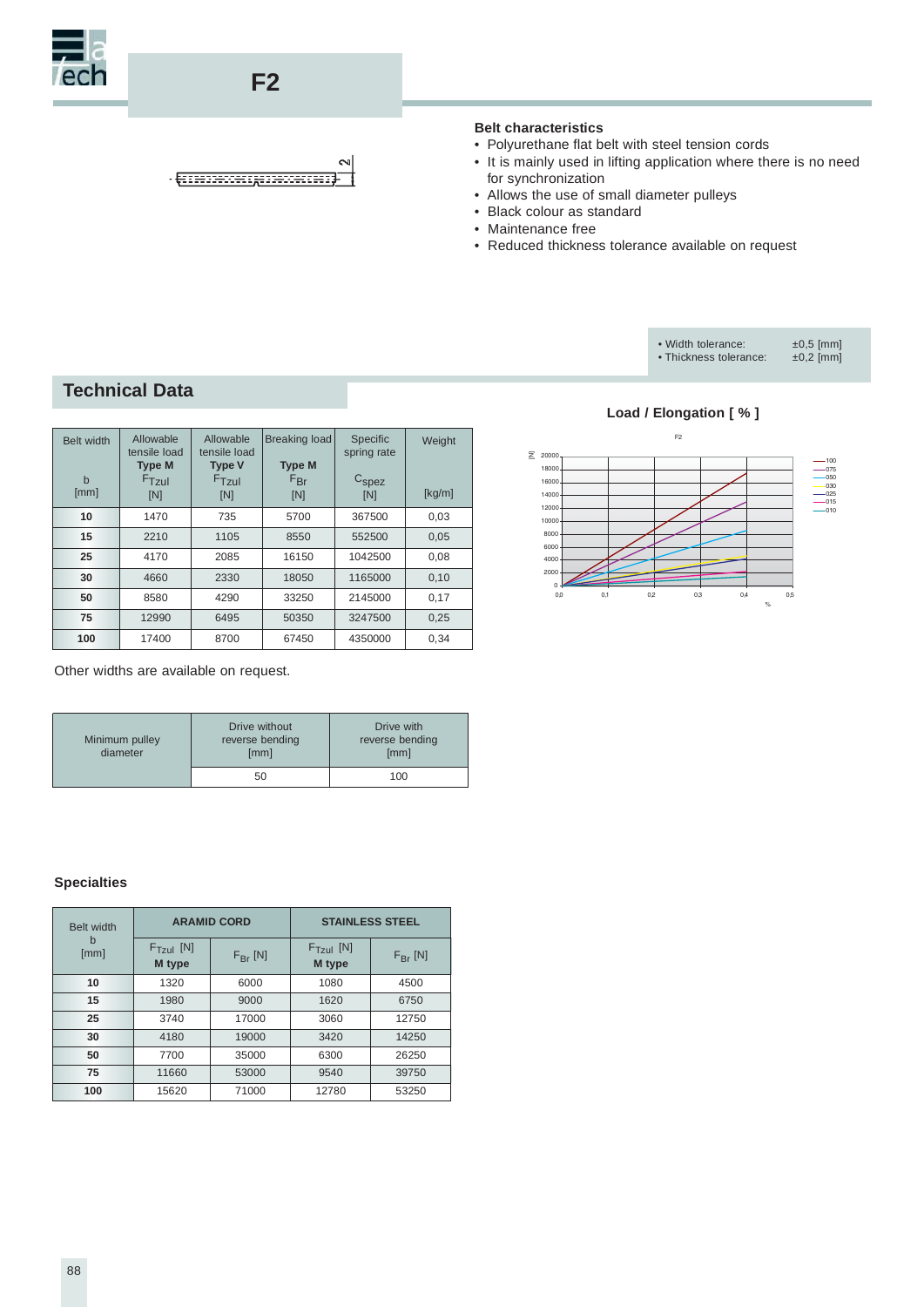## **F2,5**



## $25$



| • Width tolerance:     | $\pm 0.5$ [mm] |
|------------------------|----------------|
| • Thickness tolerance: | $\pm 0.2$ [mm] |
|                        |                |

## **Technical Data**

| Belt width<br>$\mathbf b$<br>[mm] | Allowable<br>tensile load<br><b>Type M</b><br>$F$ Tzul<br>[N] | Allowable<br>tensile load<br><b>Type V</b><br>$F$ Tzul<br>[N] | <b>Breaking load</b><br><b>Type M</b><br>$F_{\text{Br}}$<br>[N] | Specific<br>spring rate<br>C <sub>spec</sub><br>[N] | Weight<br>[kg/m] |
|-----------------------------------|---------------------------------------------------------------|---------------------------------------------------------------|-----------------------------------------------------------------|-----------------------------------------------------|------------------|
| 20                                | 5280                                                          | 2665                                                          | 19250                                                           | 1320000                                             | 0,08             |
| 25                                | 6720                                                          | 3335                                                          | 24500                                                           | 1680000                                             | 0,09             |
| 50                                | 14400                                                         | 7200                                                          | 52500                                                           | 3600000                                             | 0,18             |
| 75                                | 21600                                                         | 10000                                                         | 78750                                                           | 5400000                                             | 0.27             |
| 100                               | 29280                                                         | 14640                                                         | 106750                                                          | 7320000                                             | 0,36             |
| 120                               | 35040                                                         | 17280                                                         | 127750                                                          | 8670000                                             | 0,42             |

Other widths are available on request.



## **Technical Data**

| Belt width<br>$\mathbf b$<br>[mm] | Allowable<br>tensile load<br><b>Type M</b><br>$F$ Tzul<br>[N] | Allowable<br>tensile load<br><b>Type V</b><br>$F$ Tzul<br>[N] | Breaking load<br><b>Type M</b><br>$F_{\text{Br}}$<br>[N] | Specific<br>spring rate<br>$\mathrm{C}_{\texttt{spez}}$<br>[N] | Weight<br>[kg/m] |
|-----------------------------------|---------------------------------------------------------------|---------------------------------------------------------------|----------------------------------------------------------|----------------------------------------------------------------|------------------|
| 25                                | 8500                                                          | 3400                                                          | 32000                                                    | 2125000                                                        | 0,11             |
| 30                                | 10200                                                         | 5100                                                          | 38400                                                    | 255000                                                         | 0,12             |
| 60                                | 21250                                                         | 10625                                                         | 80000                                                    | 5312500                                                        | 0,24             |
| 120                               | 43350                                                         | 21675                                                         | 163200                                                   | 10837500                                                       | 0,48             |

Other widths are available on request.

### **Belt characteristics**

- Polyurethane flat belt with steel tension cords
- It is mainly used in lifting application where there is no need for synchronization
- Allows the use of small diameter pulleys
- Black colour as standard
- Maintenance free
- Reduced thickness tolerance available on request

### **Load / Elongation [ % ]**



| Minimum pulley<br>diameter | Drive without<br>reverse bending<br>[mm] | Drive with<br>reverse bending<br>[mm] |
|----------------------------|------------------------------------------|---------------------------------------|
|                            | 80                                       | 150                                   |

#### **Belt characteristics**

- Polyurethane flat belt with steel tension cords
- It is mainly used in lifting application where there is no need for synchronization
- Allows the use of small diameter pulleys
- Black colour as standard
- Maintenance free
- Reduced thickness tolerance available on request

#### $\mathbb{R}^2$  $0 500$ 1000 1500  $2000$ 2500 3000  $3500$  $\sim$ 45000  $\overline{2}$  5000 00 0.1 02 0.3 0.4 0.5  $-120$  $-060$  $030$  $-025$ %

**Load / Elongation [ % ]**

| Minimum pulley<br>diameter | Drive without<br>reverse bending<br>[mm] | Drive with<br>reverse bending<br>[mm] |
|----------------------------|------------------------------------------|---------------------------------------|
|                            | 120                                      | 180                                   |